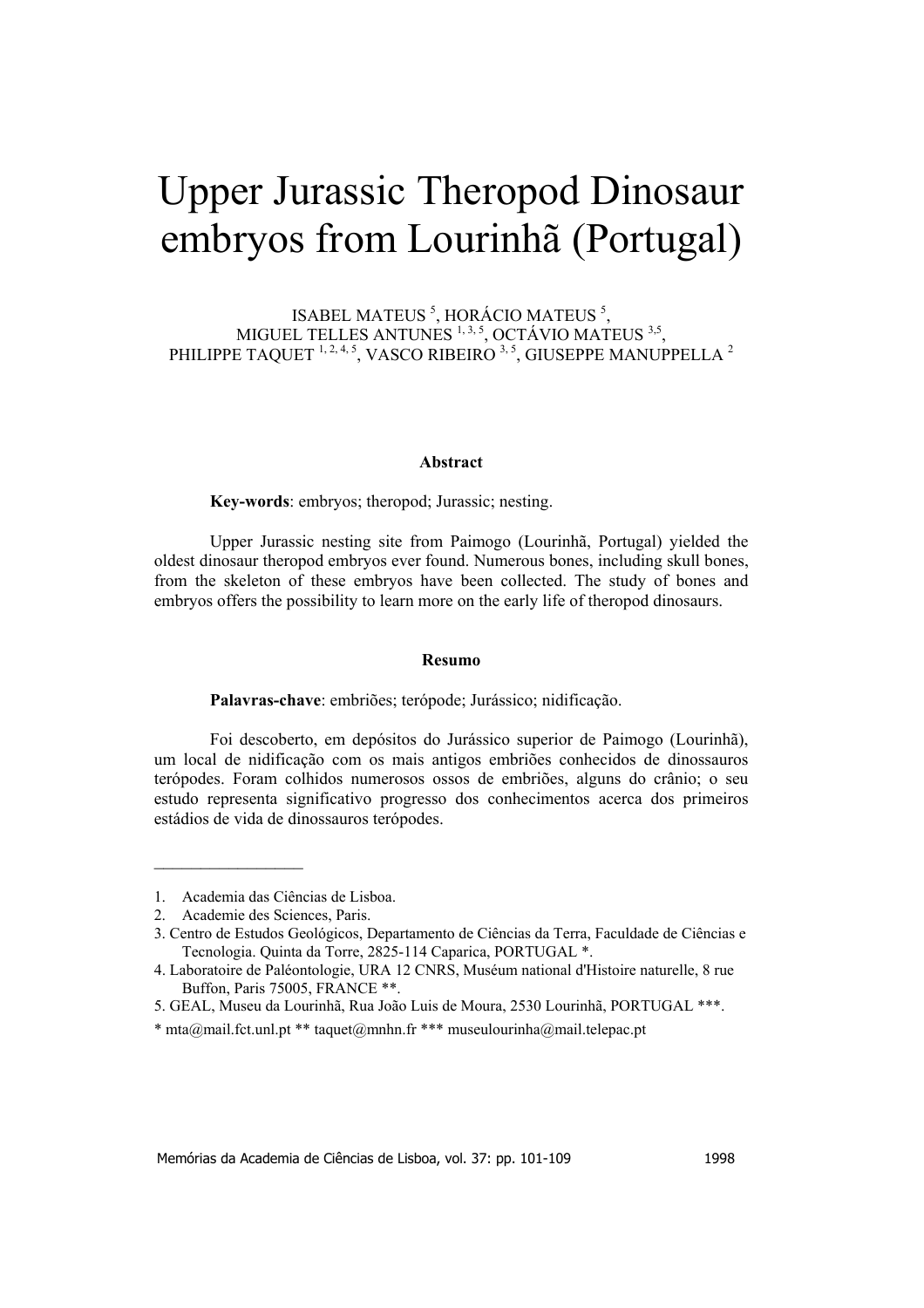The discovery of clutches, eggs and embryos of a theropod dinosaur at Paimogo (Lourinhã, Portugal), in an Upper Jurassic level, constitutes an exceptional event (MATEUS *et al.,* 1997).

Until now, most of the dinosaur eggs collected around the world were more recent, most of them being of Late Cretaceous age. Moreover, these eggs are generally empty; only a few clutches from the Late cretaceous of Montana or Mongolia have yielded well preserved embryos of ornithopods and, more recently, theropods.

That is why the presence, at Paimogo, of the remains of several embryos among the some hundred eggs recovered, should bring new interesting data on the first stages of life of theropod dinosaurs.

## **2**. **The bones**

The fossiliferous level which contains the eggs is 30 cm thick; most of the clutch area has been taken (sediment as well as eggs) and six large blocks have been transported to the laboratory. Globally, they contain more than 100 closely grouped eggs. The first of these blocks, prepared from the top, contains 34 eggs strongly appressed against each other. Most of these are closed, but four of them  $(n^{os} 10, 45, 48,$  and 56) disclose small bones *in situ;* the egg no. 10, open along its long axis, even shows bones in connexion, probably the distal extremity of a femur articulated with a tibia and fibula.

Moreover, following the washing and sieving of the sediment surrounding the clutches, several hundred of bones and osseous fragments have been recovered. A preliminary examination of these remains has already brought valuable information on the skeleton of the embryos and allowed us to confirm their theropod identification.

All these bones are very small: one femur with the head being less than 5 mm broad, vertebrae with a centrum 3 to 5 mm long and 1.5 to 4.2 mm in diameter. The neural arches of the vertebrae are not fused to the centra and the surface of the bones, which is rugose, shows calcified cartilaginous trabeculae with clearly recognizable fibers.

Among the collected bones, several elements can be identified: well preserved skull fragments with a noticeable portion of a skull floor connected with the occipital condyle and basisphenoidal tubercles; a fragment of a premaxillar with two teeth; two maxillary fragments, one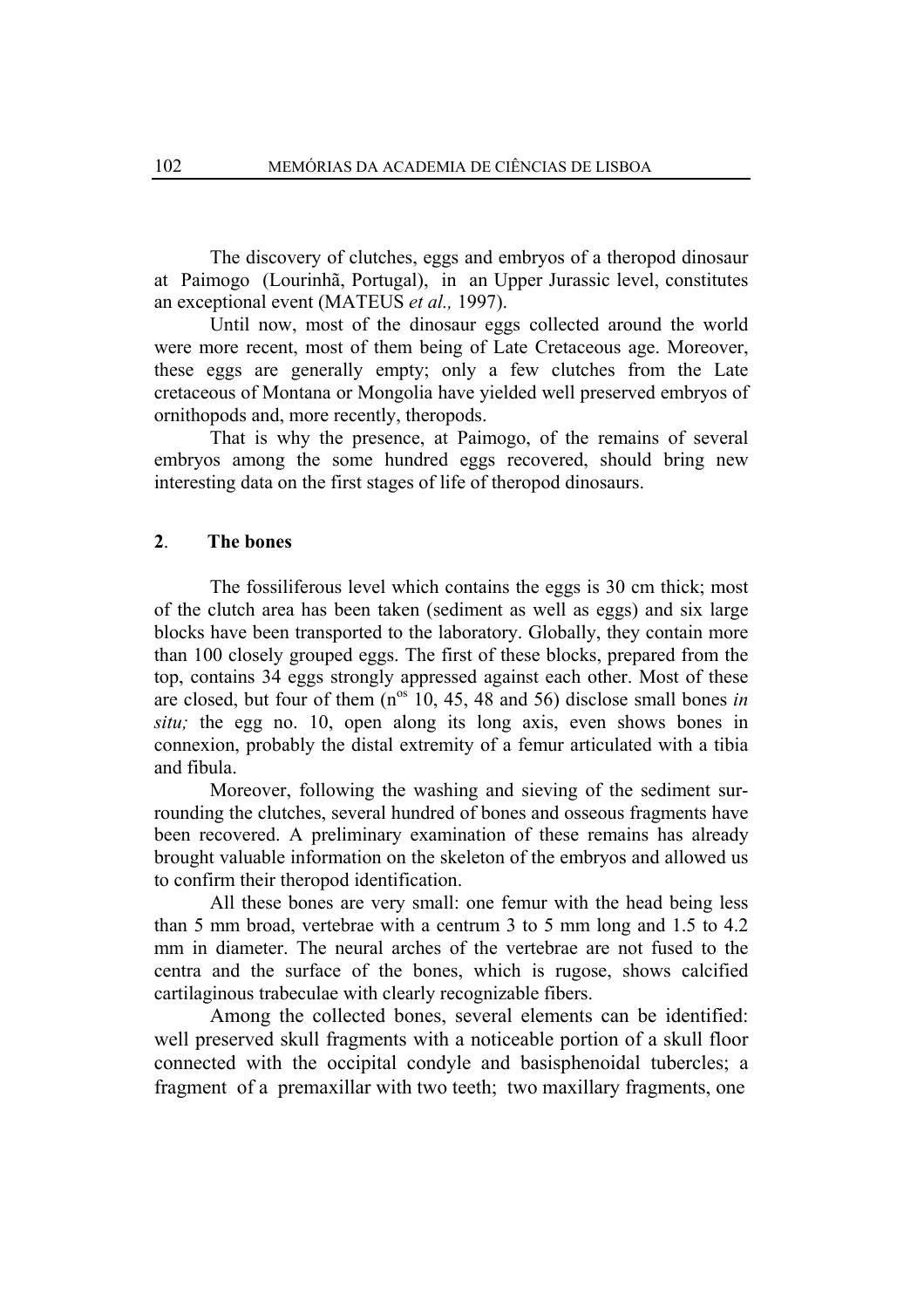with four teeth, the other with two teeth. The material also includes more than 100 vertebrae, either cervical, dorsal, sacral or caudal. Among the girdle bones is a well preserved scapula. Finally, one can identify numerous fragments of limb bones: femur, tibia, fibula and metapods, some of them still in articulation.

# **3. The bones being reported to a Theropod**

All the bones collected at Paimogo are strong with thick walls; they undoubtedly are reptile bones.

Moreover, the structure of the limb bones' extremities, as well as the straightness of the femoral and tibial diaphyses indicate that these bones are those of small dinosaurs.

Furthermore, the shape of the femoral head, the disposition and profile of its distal condyles, together with the shape of the proximal plateau of the tibia, the anatomy of the maxillary and premaxillary fragments, the presence of teeth with characteristic laminae, all concur to prove that these elements are those of theropod dinosaurs.

Finally, the disposition and the typical shape of the small trochanter below the femoral head evokes very strongly the equivalent element of the allosauroid femur.

# **4. Embryos or newly-hatched?**

Two facts allow us to assert that the skeletal elements found in the Paimogo clutch are embryonic, and not those from newly-hatched dinosaurs:

 $\frac{1}{\sqrt{1-\frac{v^2}{c^2}}}$  the no. 10 egg shows *in situ* articulated bones inside the shell;

 a vertebral centrum is still adherent to the internal surface of a shell fragment.

However, it cannot be excluded that the embryos of the clutch had reached different developmental stages. It is also possible that newly hatched youngs were present at the nesting area: some theropod vertebrae which are relatively broader than the embryonic vertebrae could support this hypothesis.

From the dimensions of the eggs, the length of an embryo from head to tail can be estimated as being around 40 cm.

# **5. Palaeobiology**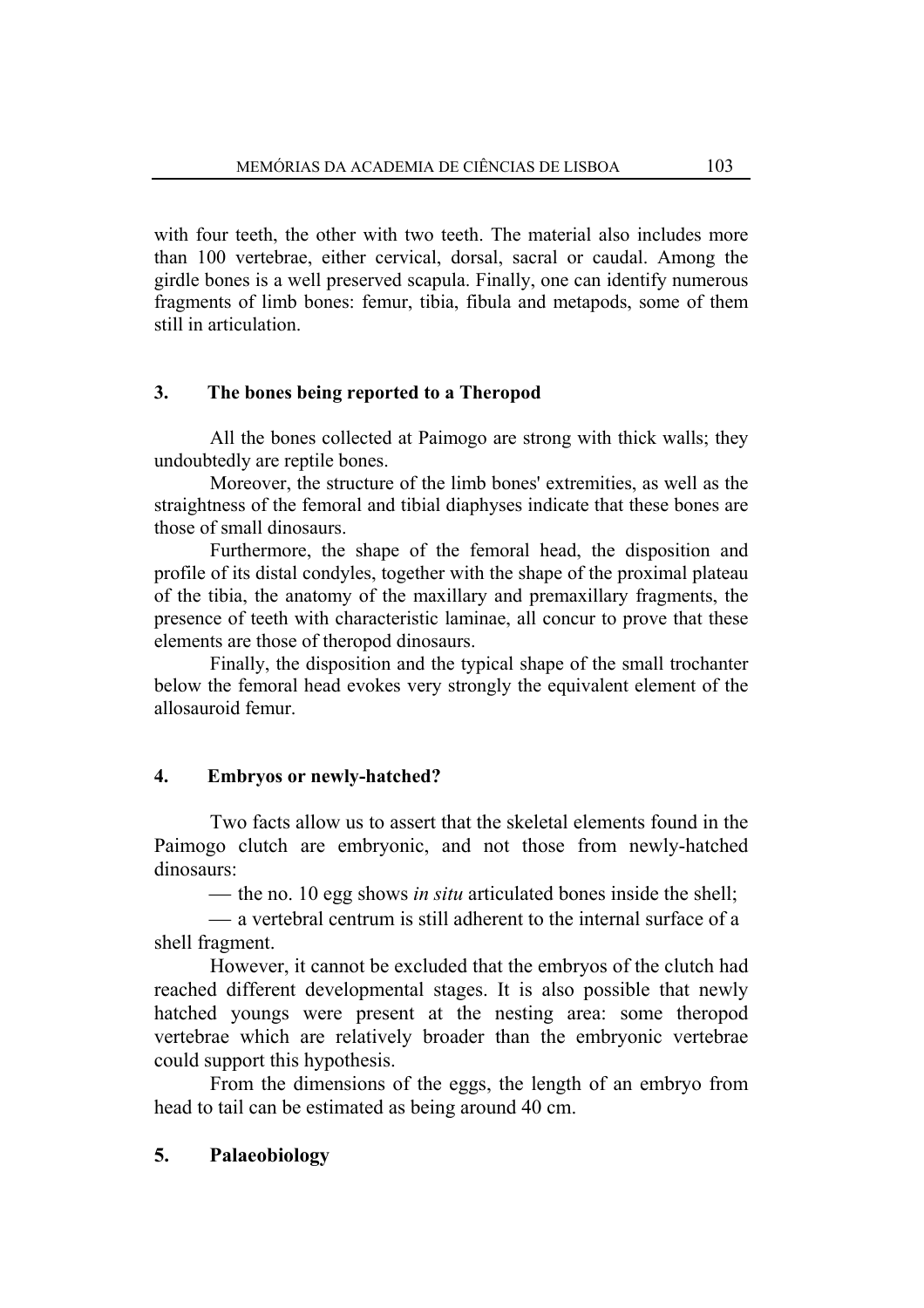It still is too soon to draw firmly argumented conclusions from the distribution of the eggs at the Paimogo site. It is excluded that only one female would have been able to lay 100 eggs. In Montana, the clutches contain a number of eggs varying from 12 to 24. In China, some clutches can have as many as 26 eggs. It is thus possible to formulate some hypotheses in order to explain such a concentration of eggs in a so restricted area:

a) the site has been occupied several times by theropod females; several clutches would have been laid successively and distinctly before being covered by sediments;

b) several clutches of one or more dozen of eggs have been washed away by a mud flood and accumulated together in a single place;

c) several females came to lay eggs at the same place, like extant ostriches, which assemble their eggs in a nursery under the care of one male;

d) several females came to one place to lay their eggs, the way do colonial birds such as penguins and guillemots: each female looks after its one egg, that she recognizes from the shell decoration.

The preparation of the six blocks collected, and the study of the . sediment underlaying or covering the eggs, will perhaps offer some clues as to the conditions of deposition, thus giving us some information on the way of life of the theropod females which came to lay their eggs at the site.

Finally, the presence, close to the theropod eggs, of 3 eggs with a thin crocodyloid shell, suggests the existence of predators like crocodiles near the dinosaur site; such an idea has already been proposed by KlRKLAND (1994) for the Late Jurassic clutches" of Colorado. Similarly the recovery, in the vicinity of the dinosaur eggs, of a small multituberculate jaw, erects the suspicion that small mammals could have been attracted by a very rich source of proteins: indeed, nowadays in the wild, eggs of turtles, crocodiles and birds are particularly attractive for numerous predators from various zoological groups.

# **6. Conclusions**

Future work and studies on the conditions of deposition, on the geometry of the clutches, on the structure and histology of the embryonic bones, should help to solve the many questions that remain, but the importance of the Paimogo discovery can already be stressed.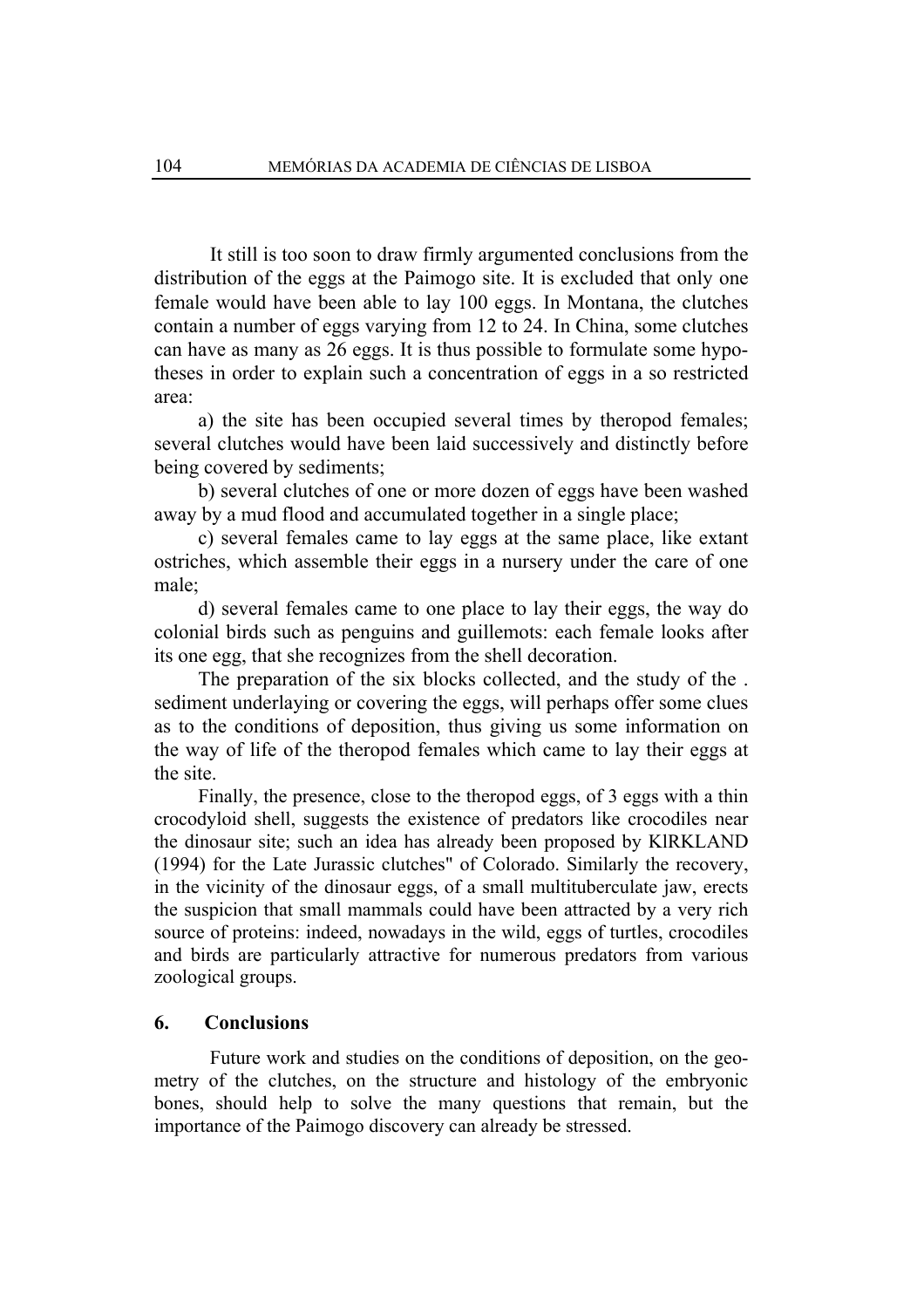The abundance of bones of these theropod embryos, the quality of their preservation and their ancient geological age contribute to make the Lourinhã area of Portugal, a country, already so rich in dinosaur, crocodile, turtle and fish bones, one of the most famous palaeontological sites in the world.

### **Acknowledgements**

We acknowledge Denis Serrette for the photos, Françoise Pilard for preparing the drawing and the plates, and Michel Fontaine for the reconstruction of an embryo within an egg.

#### **References**

- CURRIE, P. & HORNER, I. (1988). Lambeosaurine hadrosaur embryos (Reptilia: Omithischia), *I. Vert. Paleontol.,* 8 (suppl. to No.3), 13A.
- HORNER, I. R. & MAKELA, R. (1979). Nest of juveniles provides evidence of family structure among dinosaurs. *Nature,* 282, pp. 296-298.
- HORNER, I. R. & WEISHAMPEL, D. B. (1988). A comparative embryological study of two omi- thischian dinosaurs. *Nature,* 332, pp. 256-257.
- KIRKLAND, I. I. (1994). Predation of dinosaur nests by terrestrial crocodilians, in: CARPENTER, K.; HIRSCH, K. A. AND HORNER, I. R. (eds.), Dinosaur eggs and babies, Cambridge University Press, pp. 124-133.
- LAPPARENT, A. F. & ZBYSZEWSKI, G. (1957). Les Dinosauriens du Portugal. Services Geológiques du Portugal, *Mémoire N.o* 2- (Nouvelle Serie), 63+2 pp.
- MATEUS, I.; MATEUS, H.; TELLES ANTUNES, M.; MATEUS, 0.; TAQUET, P.; RIBEIRO, V. & MANUPPELLA, G. ( 1997). Couvée, oeufs et embryons d'un Dinosaure Théropode du Iurassique superieur de Lourinhã (Portugal). *C.R. Académie des Sciences, Sciences de la Terre et des Planètes,* Paris, 325, pp. 71-78.
- NORELL, M. A.; CLARK, I. M.; DASHZEVEG, D.; BARSBOLD, R.; CHIAPPE, L. M.; DAVIDSON, A. R., MCKENNA, M:; PERLE, A. & NOVACEK, M. A. (1994). Theropod Dinosaur embryo and the affinities of the flaming cliffs Dinosaur eggs. *Science,* 266, pp. 779- 782.
- NORELL, M. A.; CLARK, I. M.; CHIAPPE, L. M. & DASHZEVEG, D. R. (1995). A nesting dinosaur. *Nature,* 378. 6569, pp. 774-776.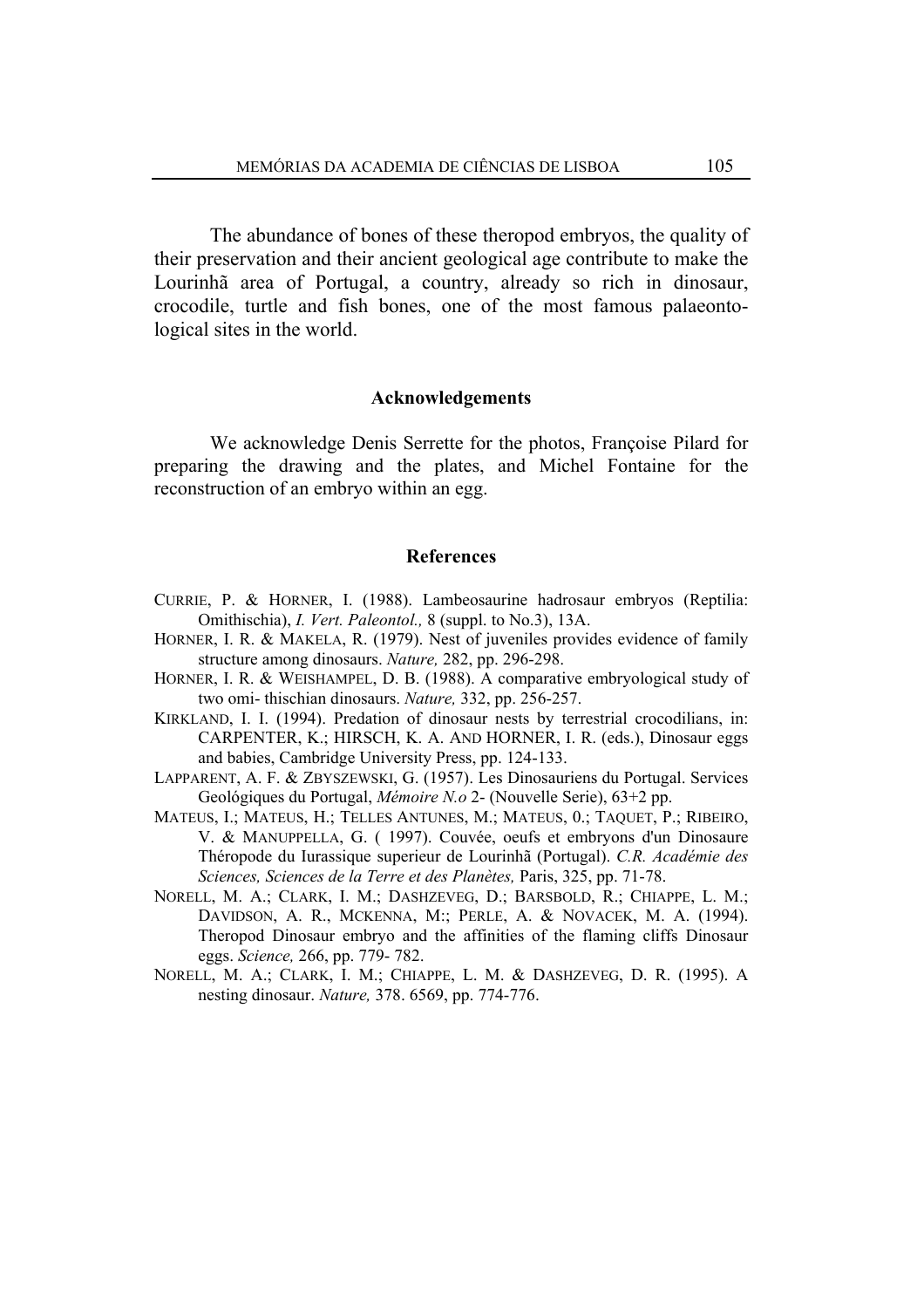## **PLATE I**

**Figure 1** - Partly prepared clutch of 34 eggs. **a.** A view of the clutch. **b.** Position of the eggs. Block size, *ca.* 75 y 78 cm.

**Figure 2** - Egg no. 10 with bones of one embryo. Length, 130 mm; width, 80 mm.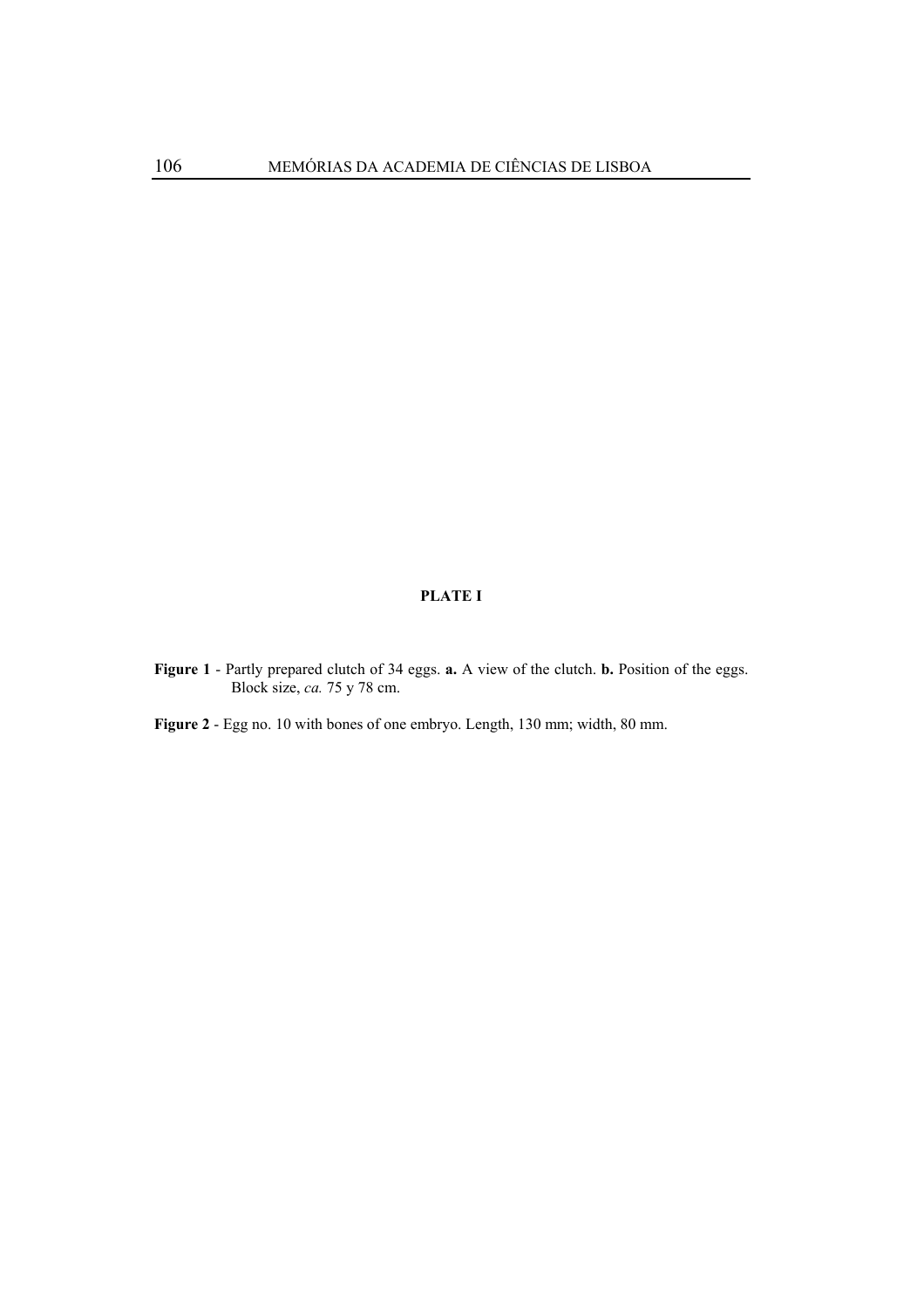

**PLATE I**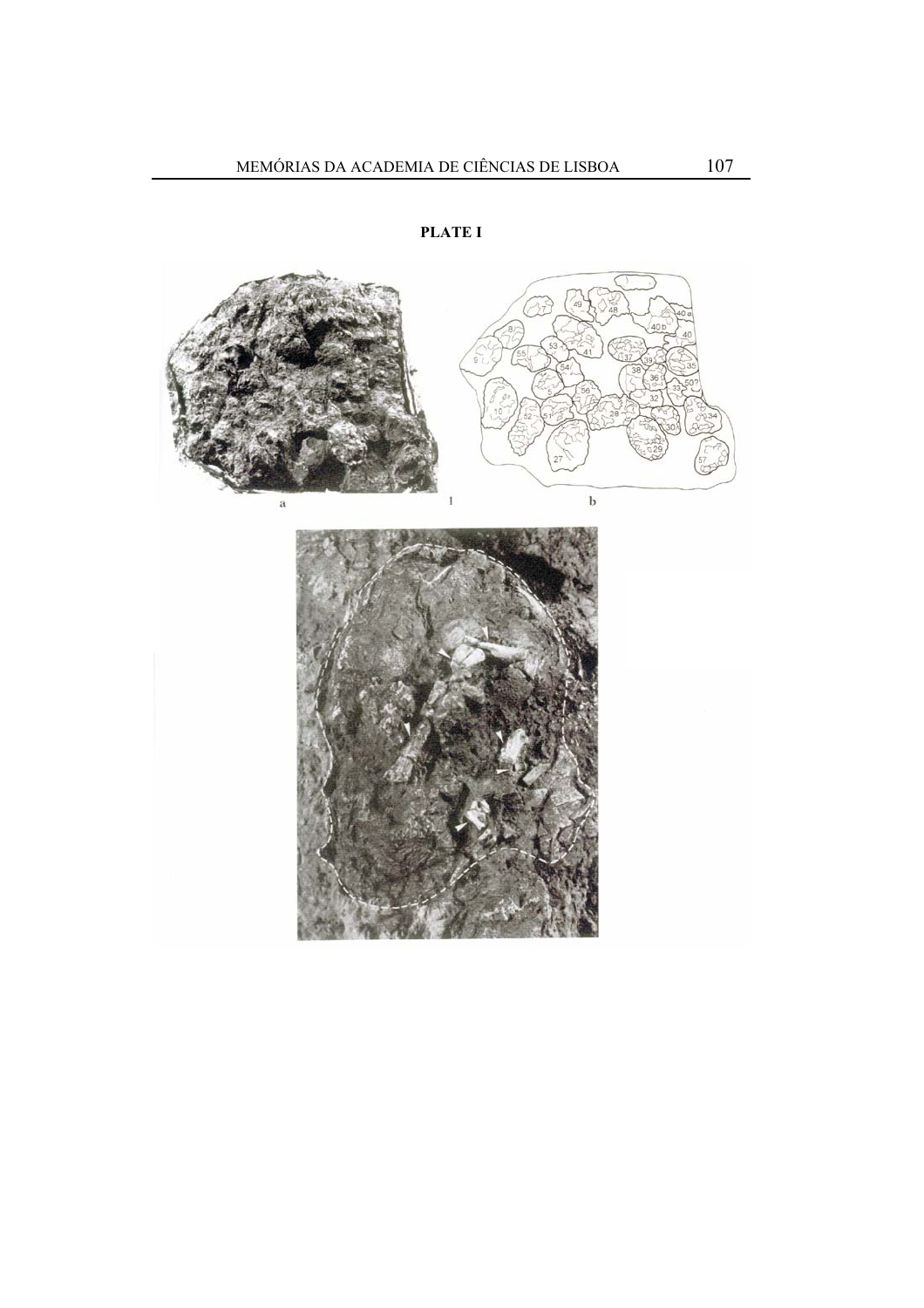#### **PLATE II**

**Figure 3**- Small bones of theropod embryos. Bar = 1 mm. **a.** Vertebrae: centrum attached to the internal surface of a shell fragment. **b.** Vertebrae: two centra in connexion. **c.** Centrum of an anterior dorsal vertebra with its pleurocoel cavity in antero-dorsal position. **d.** Proximal part of a right femur in anterior view. **e.** Tibial surface of a right tibia in proximal view. **f.** Proximal part of a tibia in lateral view. **g.** Proximal part of a left scapula in lateral view. **h.** Distal part of a femur in anterior view. **i.** Distal part of a left femur in distal view. **j.** Part of a skull floor in ventral view with the occipital condyle and the spheno-occipital tubercles.